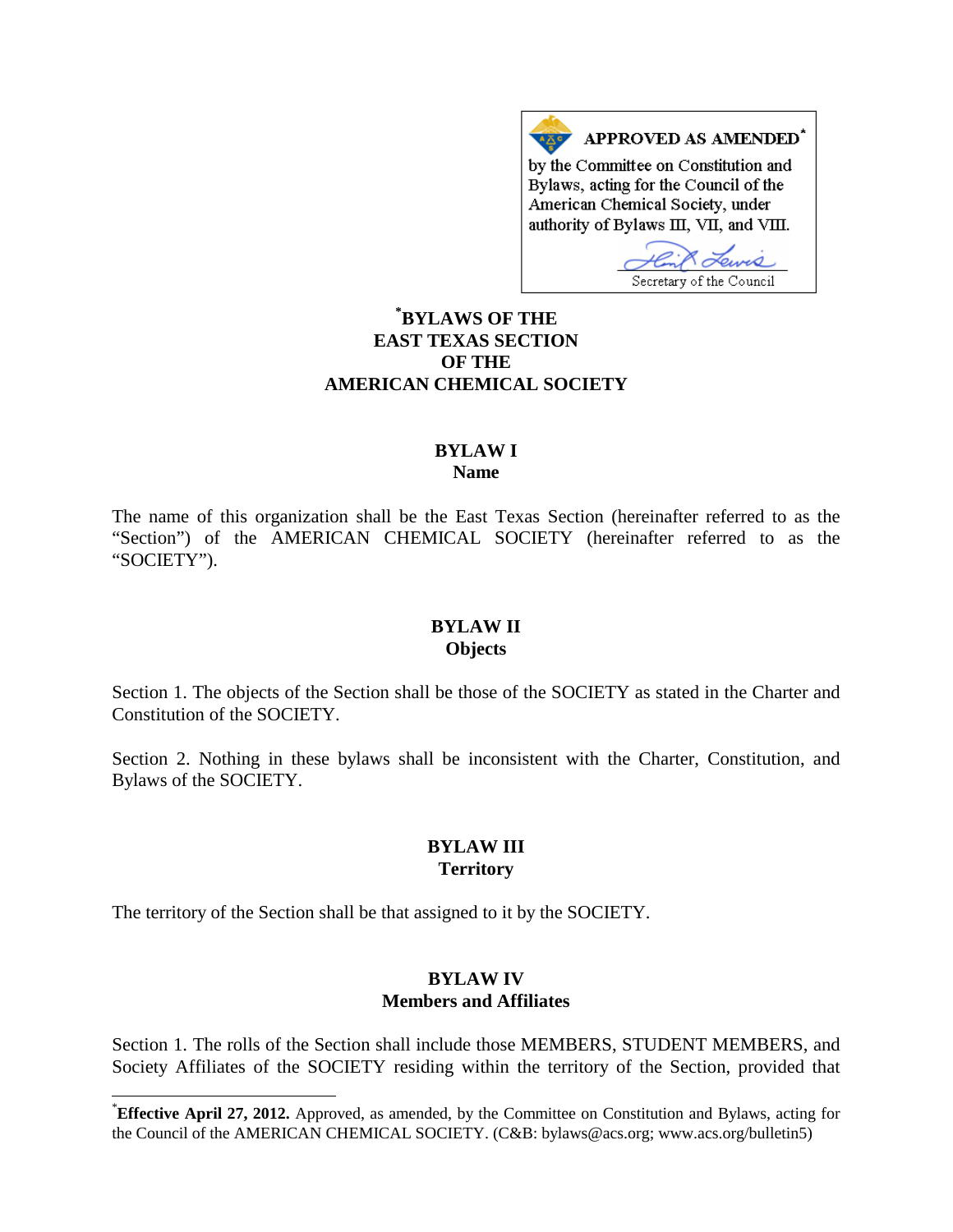exceptions to this rule shall be made in conformity with the Constitution and Bylaws of the SOCIETY.

Section 2. MEMBERS and STUDENT MEMBERS shall have such rights and privileges as are accorded them by the Constitution and Bylaws of the SOCIETY. STUDENT MEMBERS may not hold elective positions or serve as Temporary Substitute Councilors. STUDENT MEMBERS may vote for elective positions and vote on Articles of Incorporation and bylaws.

Section 3. Society Affiliates may not vote for or hold an elective position of the Section, vote on Articles of Incorporation or bylaws of the Section, or serve as voting members of the Executive Committee. Society Affiliates may be appointed as Committee Chairs.

### **BYLAW V Organization**

Section 1. The officers of the Section shall be MEMBERS of the SOCIETY and shall consist of a Chair, Chair-Elect, Secretary, and Treasurer. The offices of Secretary and of Treasurer may be held by the same person.

Section 2. The Section shall have Councilors and Alternate Councilors as provided in the Constitution and Bylaws of the SOCIETY.

Section 3. The Executive Committee shall consist of the officers of the Section, the Immediate Past Chair, the Councilors, the Alternate Councilors, and one designee from each Student Chapter within the territory of the Section.

# **BYLAW VI Manner of Election and Terms of Office**

Section 1. Elected officers of the Section shall serve for a term of one year, beginning on January 1, or until their successors qualify. Upon completion of the term of office, the Chair-Elect shall succeed to the office of Chair.

Section 2. Councilors and Alternate Councilors shall serve for a term of three years beginning on January 1.

Section 3. In the event of a vacancy in the office of Chair, the Chair-Elect shall assume the added duties of the Chair for the unexpired term. All other vacancies shall be filled by the Executive Committee by interim appointment for the period up to the next annual election, at which time the Section shall elect a MEMBER to fill out the unexpired term, if any. In the event the office of Chair-Elect is filled by such interim appointment, the Section shall elect both a Chair and a Chair-Elect at its annual election.

Section 4. The Nominating Committee shall nominate one or more MEMBERS for each elective position for which a vacancy will occur, and shall make a report at a regular meeting of the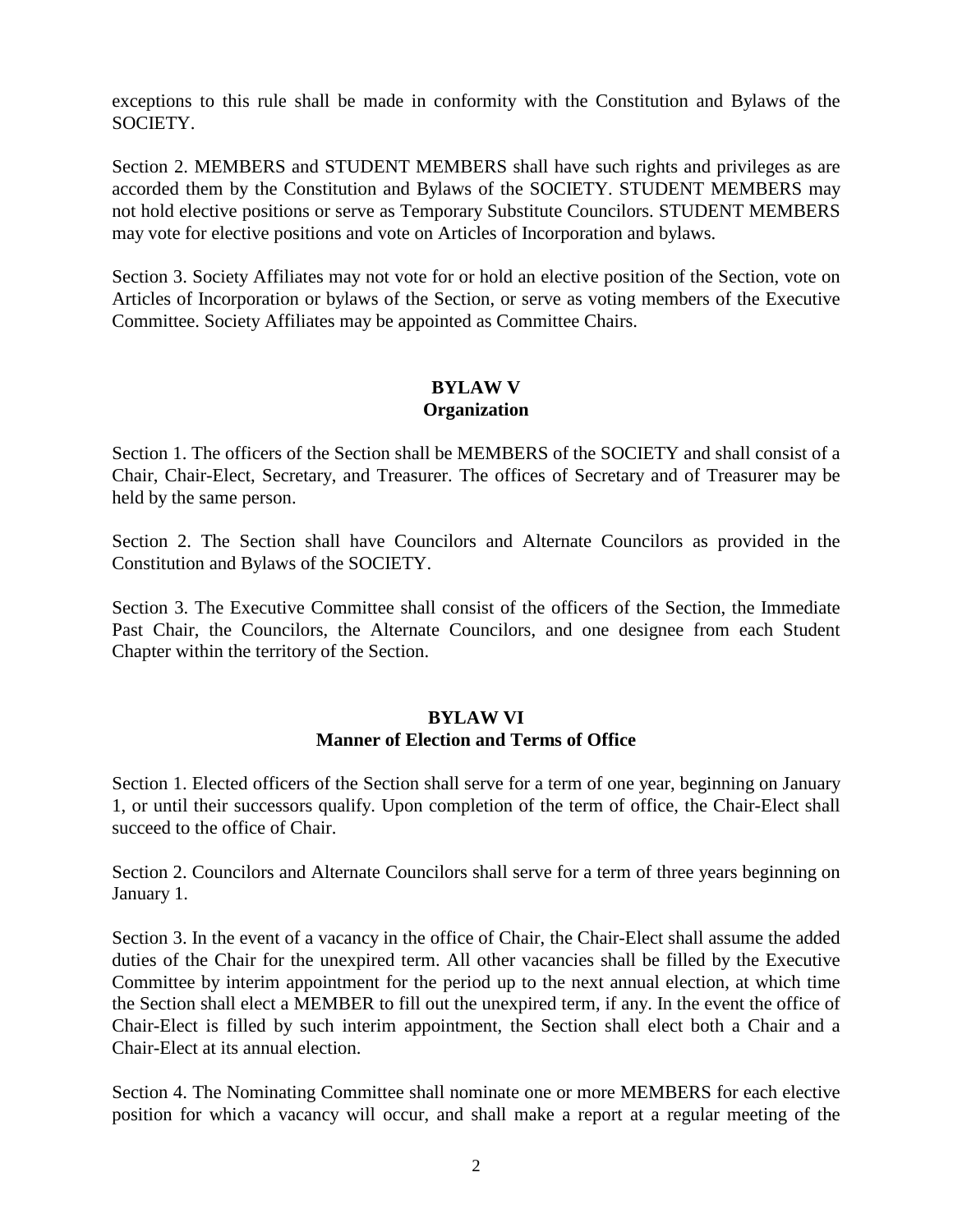Section. With the exception of the Chair and Chair-Elect, the incumbent of any elective position may be renominated. Nominations from the floor (which must be seconded) or by petition bearing the signatures of at least five members of the section are in order, following the report of the Committee. No nominees' names shall be placed on the ballot unless they have stated their willingness to serve if elected.

Section 5. The election of officers shall be conducted either at a regular meeting subsequent to that mentioned elsewhere in these bylaws or, at the discretion of the Executive Committee, by a ballot distributed to the members of the Section in accordance with the Bylaws of the SOCIETY. A tie vote shall be resolved by vote of the members of the Executive Committee.

Section 6. Councilor(s) and Alternate Councilor(s) shall be elected by a ballot distributed to the members of the Section in accordance with the Bylaws of the Society.

Section 7. Elections shall be completed and the results certified to the Executive Director of the SOCIETY by December 1, as required by the Bylaws of the SOCIETY.

Section 8. For distributed ballots, no less than three weeks must be provided between the date of distribution of the ballots to the members and the deadline for their return to the Secretary or other designated officer of the Section.

#### **BYLAW VII Recall of Elected Officials**

Section 1. The elected officials of the Section (officers or elected Executive Committee members) are subject to recall for neglect of duties or conduct injurious to the SOCIETY. Recall procedures are not applicable to Councilors and Alternate Councilors elected by Local Sections.

Section 2. The recall of an official shall be initiated when a signed petition, indicating in writing the specific charges and reasonable substantiating evidence is submitted to the Chair from at least five voting members of the Section. In the event the Chair is the official in question, the Chair-Elect shall receive the petition and shall assume the duties of the Office of Chair with respect to this issue until the issue is resolved.

Section 3. The Chair shall, without delay, determine that the petitioners are aware of the gravity of their actions and the procedures to be followed. The Chair shall seek an alternate resolution to the problem and a withdrawal of the petition at this time. In the absence of a resolution to the problem, the Chair shall notify the members of the Executive Committee and call a special meeting within thirty days.

- a. The Executive Committee shall promptly continue the recall process or dismiss the petition as ill-founded or find an alternative solution to the problem. The Chair shall promptly inform the petitioners and the official of the decision of the Executive Committee.
- b. If the proceedings continue, the Chair shall assign the duties of the official to another MEMBER of the Section until the issue is resolved.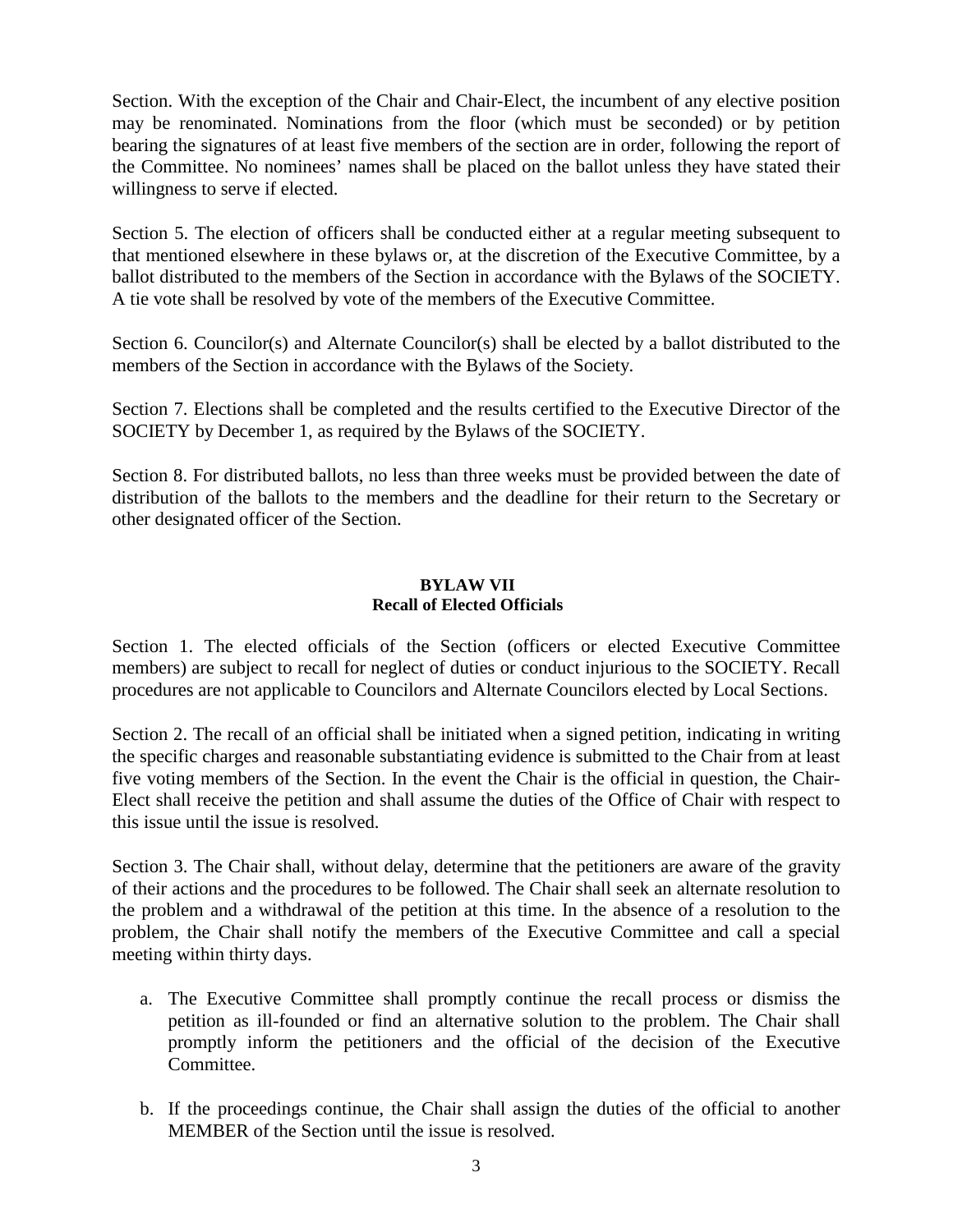c. If the proceedings continue, the official shall be offered an opportunity to answer the allegations in the petition before the Executive Committee.

Every reasonable effort shall be made to contact the official throughout this procedure. That effort shall include a certified letter to the last known address on the official SOCIETY membership rolls. Upon notification, the official shall have thirty days to make a written response to the allegations. The Executive Committee shall decide whether to proceed after studying the official's response. The Chair shall inform the official and the petitioners of the decision of the Executive Committee.

If no contact with the official can be made after a reasonable effort, the Executive Committee may remove the official in question with a two-thirds (2/3) vote of the remaining members.

- d. If the proceedings continue, the official shall choose one of the following options:
	- (1) The official may resign.
	- (2) The official may request a recall vote in the same manner as the original election, which must be consistent with the Section bylaws. The voting membership shall be informed, through brief written statements prepared by the Executive Committee and the official, of the issues involved with the recall vote. Both statements shall be distributed to the voting membership before the vote is taken.
	- (3) The official may request a hearing and a recall vote by the remaining members of the Executive Committee. A two-thirds (2/3) vote of the remaining members of the Executive Committee shall be required to recall the official.
	- (4) The official may choose not to respond and thus forfeit the position.

Section 4. The vacancy provisions of these bylaws shall be used to fill a vacancy caused by a recall process. The membership of the Section and the Executive Director of the SOCIETY shall be informed of the results of the recall process and the replacement of the official.

# **BYLAW VIII Duties of Officers and Executive Committee**

Section 1. The duties of the officers shall be those customarily performed by such officers, together with those responsibilities prescribed by the Constitution and Bylaws of the SOCIETY and by these bylaws and such other duties as may be assigned from time to time by the Executive Committee.

Section 2. The Chair of the Section shall serve as Chair of the Executive Committee and shall appoint all committees authorized in these bylaws or by the Executive Committee. Committee chairs shall be designated by the Section Chair.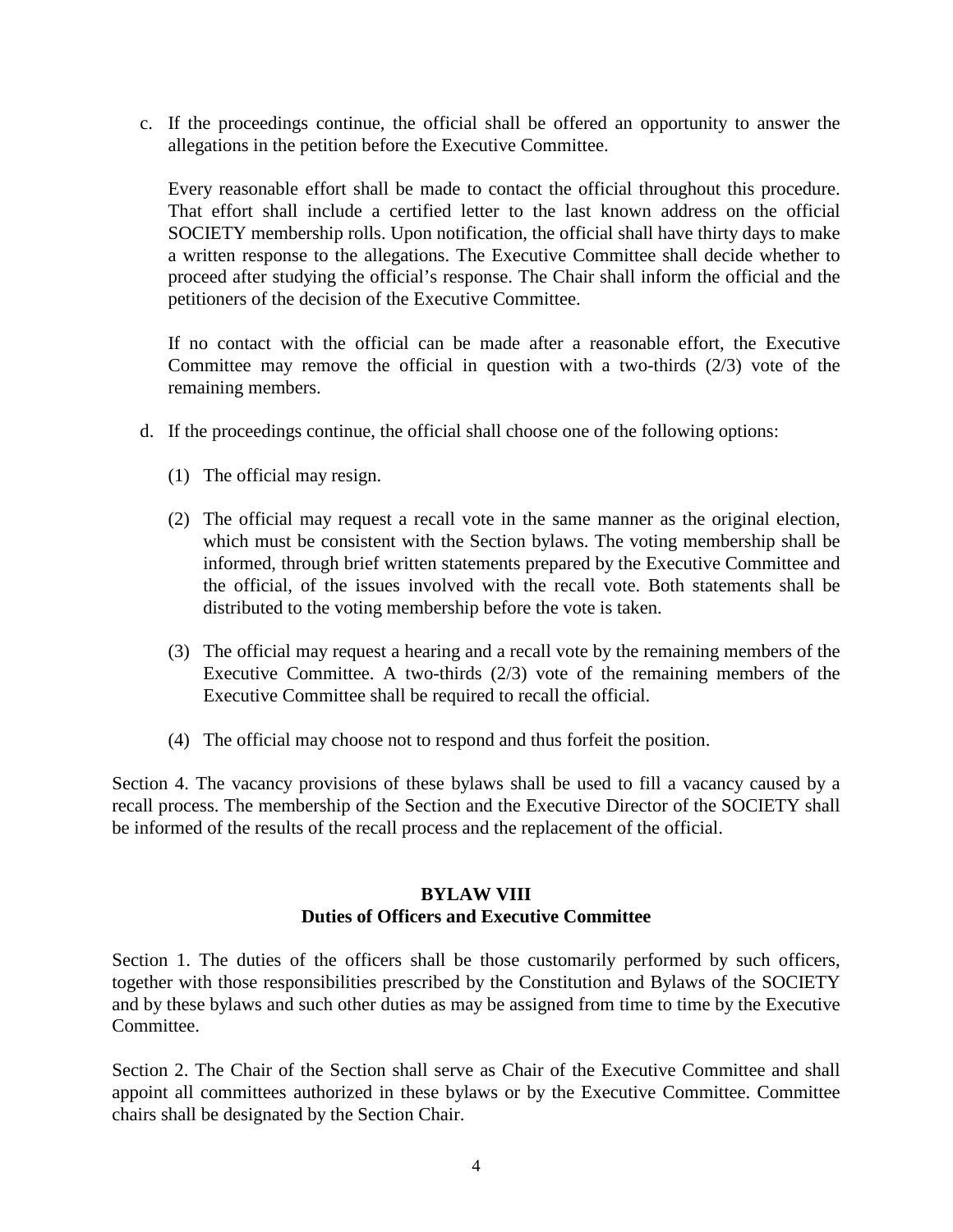Section 3. The Executive Committee shall be the governing body of the Section and as such, shall have full power to conduct, manage, and direct the business and affairs of the Section in accordance with the Constitution and Bylaws of the SOCIETY and these bylaws.

# **BYLAW IX Committees**

Section 1. The Executive Committee shall establish committees as necessary for the proper operation of the Section.

Section 2. The Executive Committee shall appoint a Nominating Committee.

# **BYLAW X Meetings**

Section 1. The Section shall hold regular meetings at places and times designated by the Executive Committee.

Section 2. The Section may hold special meetings at the call of the Executive Committee or at the written request of 15 members of the Section. The notices of special meetings shall state the exact nature of the business to be considered and no other business shall be transacted at such meetings.

Section 3. Due notice of all meetings shall be distributed to each member and Society Affiliate of the Section. A quorum for transaction of business at a Section meeting shall consist of at least 10 members of the Section. No business shall be transacted in the absence of a quorum.

Section 4. The Executive Committee shall meet upon due notice to its members at the call of the Chair or at the request of a majority of the members of the Committee. In the absence of a quorum, which shall be a majority of the members of the Executive Committee, called meetings of the Executive Committee shall adjourn to a date to be announced.

### **BYLAW XI Finances**

All members and Society Affiliates of the Section may be assessed such voluntary annual Local Section dues as may be set by the Executive Committee. At the discretion of the Executive Committee, Local Section Dues for STUDENT MEMBERS may be waived.

### **BYLAW XII Amendments**